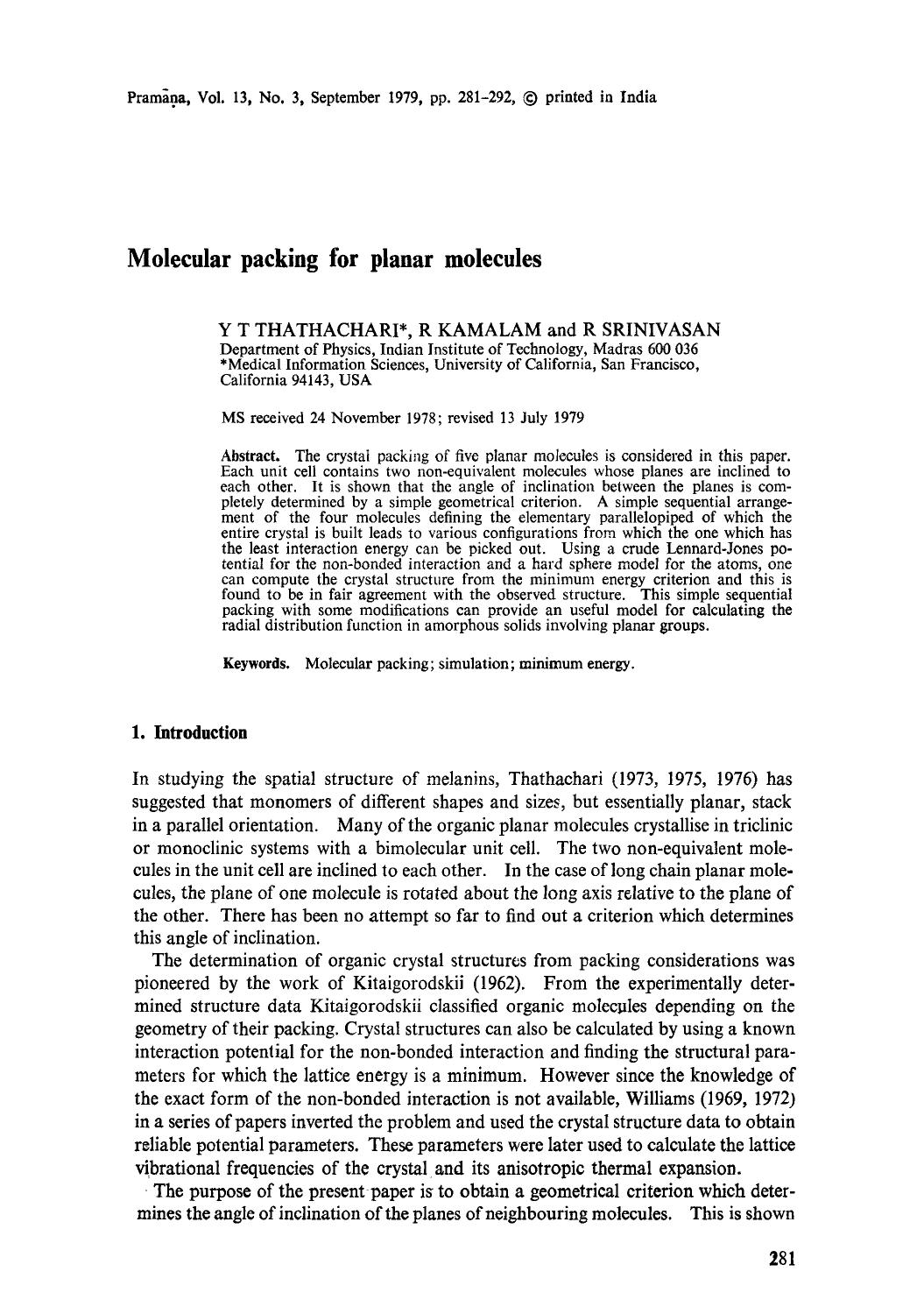to be strictly valid in the case of long chain planar molecules for which published crystal structure data are available.

While the use of complex interatomic potentials can be expected to lead to exact crystal structural data, we may need to evolve a simple sequence of packing which, used with a potential with a small number of parameters, will lead to a reasonable agreement with crystal structure data. Such a simple approach will be especially valuable to calculate approximately the radial distribution function in polymers involving planar organic molecules. Such a sequence of packing is proposed and used with a simple Lennard-Jones potential (Subba Reddy 1975). It is seen to lead to a fairly reasonable agreement with crystal structure data for five planar long chain molecules namely tetracene, pentacene, biphenyl, terphenyl and quaterphenyl.

#### **2. X-ray crystal structure data**

The crystal structure data of the five long chain planar molecules--tetracene, pentacene, biphenyl, terphenyl and quaterphenyl--are taken from Wyckoff (1971). The unit cells are either triclinic or monoclinic with two asymmetric units in the cell. The planes of the two asymmetric units are inclined to each other. The inclination about the long axis is denoted by  $\theta$ . Table 1 gives the unit cell parameters, the positions of the asymmetric units and the angle of inclination  $\theta$  for the five organic crystal structures.



Figure 1. Projection of the nearest neighbours for a terphenyl molecule on the *YZ*  plane. A and B refer to the two asymmetric units and the triplet of numbers within brackets gives the cell indices in Wyckoff's notation. The  $X$  co-ordinate of the centre of the molecule is also given to 3 decimal places in the figure. The basic parallelopiped from which the entire structure can be constructed is given by the molecules 0, 1, 2 and 3.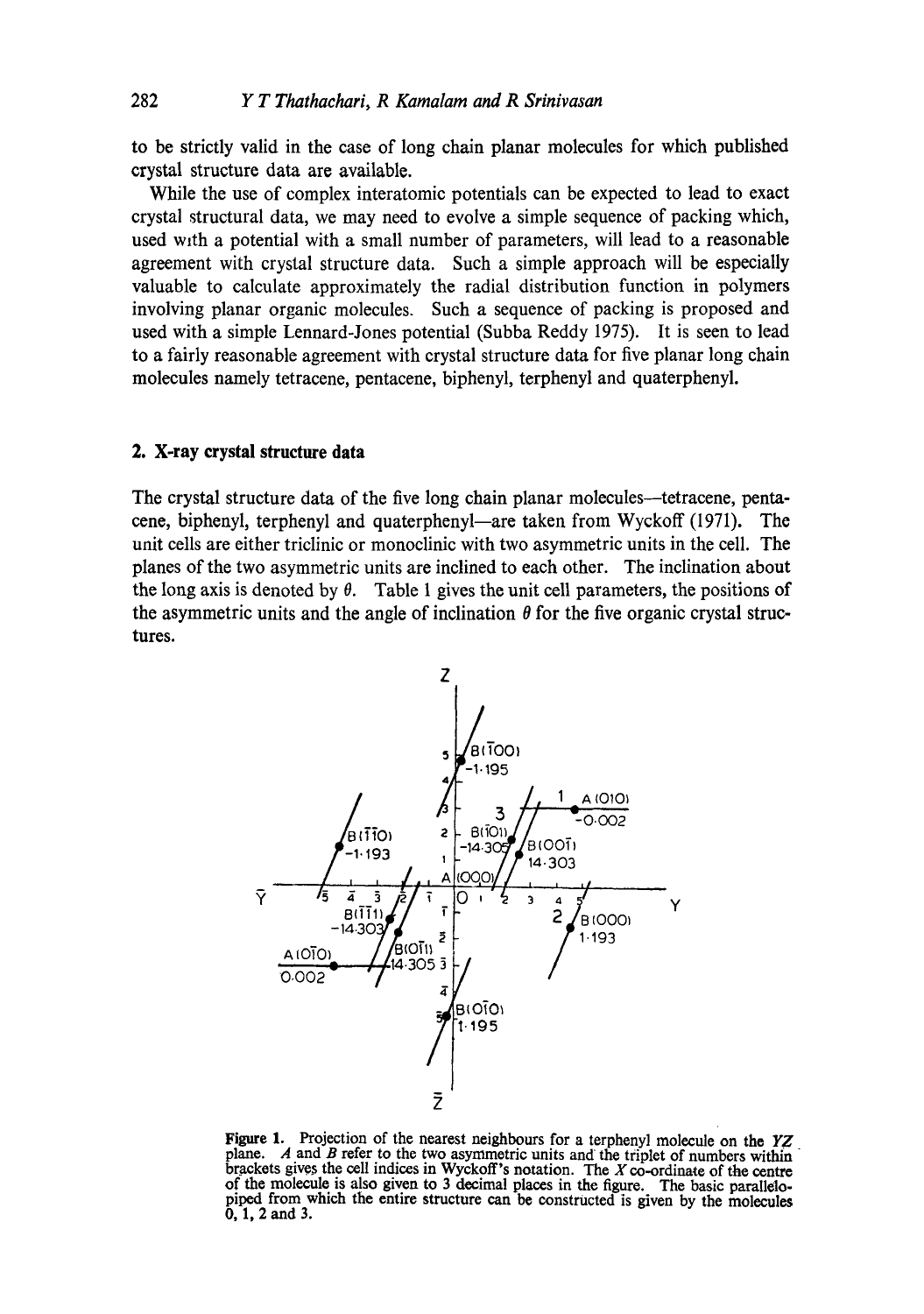Table 1. Unit cell parameters for some long chain planar molecules Unit cell parameters for some long chain planar molecules

|                      | c                                       | 50.9                                                  | 52.8                                                  | 68.0                                                  | 67.7                                                  | 6.59                                                  |
|----------------------|-----------------------------------------|-------------------------------------------------------|-------------------------------------------------------|-------------------------------------------------------|-------------------------------------------------------|-------------------------------------------------------|
|                      |                                         | 86.3                                                  | $8 - 8$                                               | 0.06                                                  | 90.06                                                 | 90.0                                                  |
|                      | $\int_{x}^{\beta}$ degrees              | $100.3$ 113.2                                         | 112.6                                                 | 95.1                                                  | 9:9                                                   | 95.8                                                  |
| Unit cell parameters |                                         |                                                       | 101.9                                                 | 90.0                                                  | 90.0                                                  | 90.0                                                  |
|                      | υ                                       | 13.53                                                 | 16.01                                                 | $9-51$                                                | 13.59                                                 | 17.81                                                 |
|                      | k<br>E                                  | 6.03                                                  | 6.06                                                  | 5.63                                                  | 5.60                                                  | 5.55                                                  |
|                      |                                         | 7.90                                                  | 7.90                                                  | 8.12                                                  | 8.08                                                  | 8.05                                                  |
|                      | Positions of the atoms in the unit cell | $(x, y, z)$ ; $(\frac{1}{2} + x, \frac{1}{2} + y, z)$ | $(x, y, z)$ ; $(\frac{1}{2} + x, \frac{1}{2} + y, z)$ | $(x, y, z)$ ; $(\frac{1}{2} + x, \frac{1}{2} - y, z)$ | $(x, y, z)$ ; $(\frac{1}{2} + x, \frac{1}{2} - y, z)$ | $(x, y, z)$ ; $(\frac{1}{2} + x, \frac{1}{2} - 1, z)$ |
|                      | Space group<br>and crystal<br>system    | Triclinic<br>$\mathrm{C}^{1}_1\mathrm{(P1)}$          | $C^1_1(P1)$<br>Triclinic                              | Monoclinic<br>$(P_4/a)$<br>ೣಁ                         | $C_{2h}^{s} (P_{2l}/a)$<br>Monoclinic                 | $P_1(a)$<br>pclinic<br>Mono<br>್ಯ<br>೮                |
|                      | Chemical<br>structure                   | $C_{18}H_{12}$                                        | $C_{23}H_{14}$                                        | $\mathrm{C}_{\mathbf{a}}\mathrm{H}_{\mathbf{10}}$     | $\mathbf{C}_{\mathbf{16}}\mathbf{H}_{\mathbf{14}}$    | $\mathrm{C}_{\mathrm{a_4}}\mathrm{H}_{\mathrm{18}}$   |
|                      | Compound                                | Tetracene                                             | Pentacene                                             | Biphenyl                                              | Terphenyl                                             | Quaterphenyl                                          |

 $\overline{\phantom{a}}$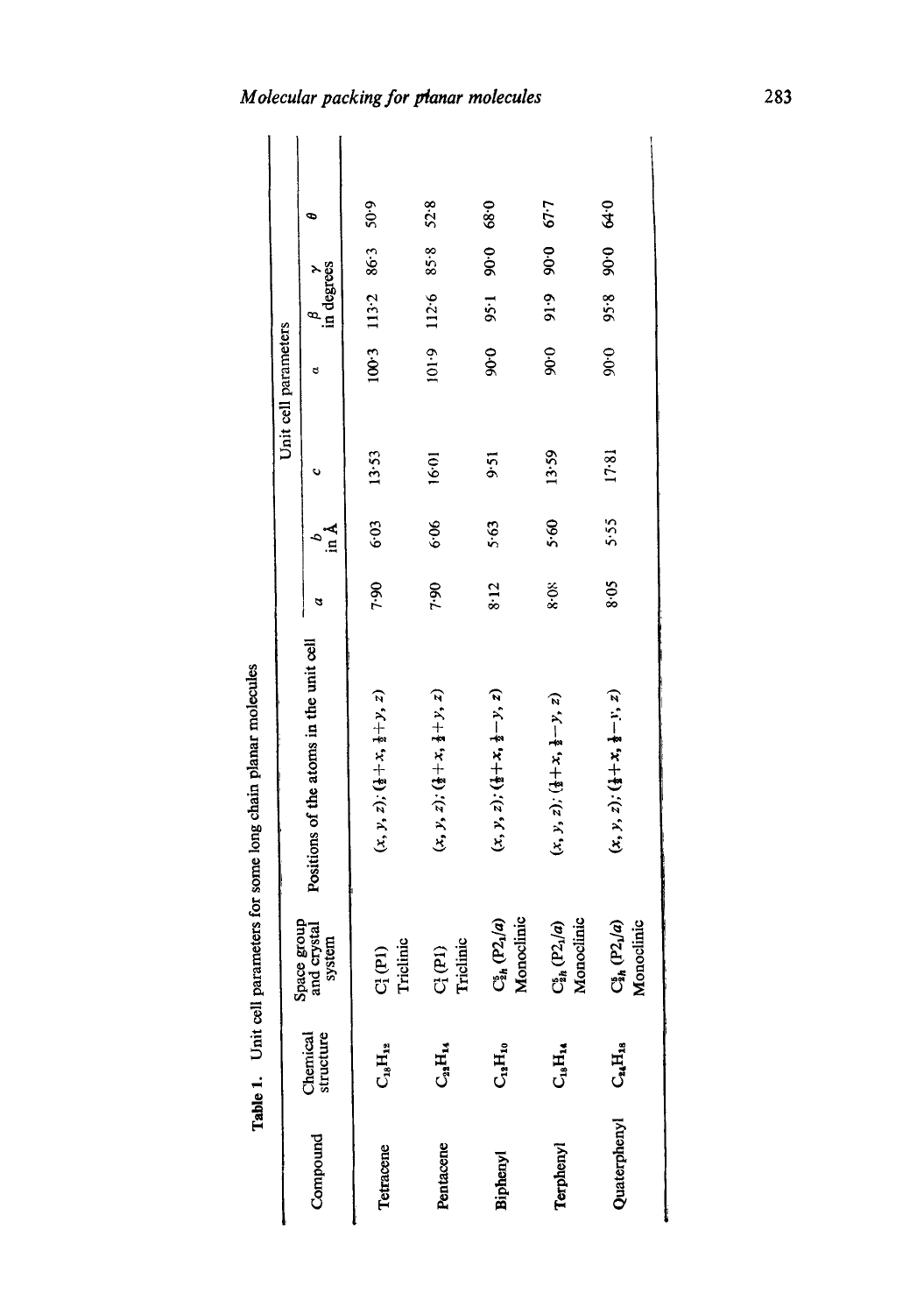For a planar molecule it is advantageous to use an orthogonal system of coordinates  $(X, Y, Z)$  such that the Z axis is normal to the plane of the molecule, the X axis is along the length and the Y axis is along the breadth of the molecule. On the other hand, in the crystal structure data, the co-ordinates of the atoms are given in terms of fractions of the primitive translations along the cell edges. Using the standard transformation equations, the co-ordinates of the atoms of the two asymmetric units in the unit cell can be given in the  $(XYZ)$  system and the inclination  $\theta$  of the two asymmetric units relative to each other can be calculated. These values are given in table 1.

Figure 1 gives the projection of the structure down the long axis  $X$ , of the molecule for terphenyl. The parallelopiped with the molecules 0, l, 2 and 3 forms the building block of the crystal, though this is not a unit cell. The molecules 0 and 1 are parallel to each other and the vector distance  $t_1$  between the two is a primitive lattice translation in that direction. The molecules 2 and 3 are parallel to each other but inclined to 0 and 1. The vector distance 0 to 2,  $t<sub>2</sub>$  is half the primitive translation in that direction. So also the vector  $t_3$  connecting the centres of 0 and 3. In all the five long chain molecules considered here, the parallelopiped formed by the nearest ne;ghbours consists of two molecules 0 to 1 parallel to each other and two others, 2 and 3, inclined to 0 and 1, but parallel to each other.

## **3. Geometric criterion for determining the angle of inclination**  $\theta$  **between the planes of the asymmetric groups in the unit cell**

Figure 2 shows the projection on the *YZ* plane of the three molecules 0, 1 and 2. The molecules 0 and 1 are parallel and the vector distance between their centres is the lattice translation  $t_1$ . The nearest distance in projection between the hydrogen atoms in molecules 0 and 1 is  $d$  (line  $AB$  in figure 2) and this vector makes an angle  $\delta$  with the normal to the plane of the molecule 0.  $d_n/2$  is the half width of the molecule (line *OA* in figure 2). From figure 2 considering the molecules 0 and 1 it is clear that



**Figure 2.** Illustrating the geometric criterion for determining  $\theta$ . Please see text **for the** explanation of the symbols.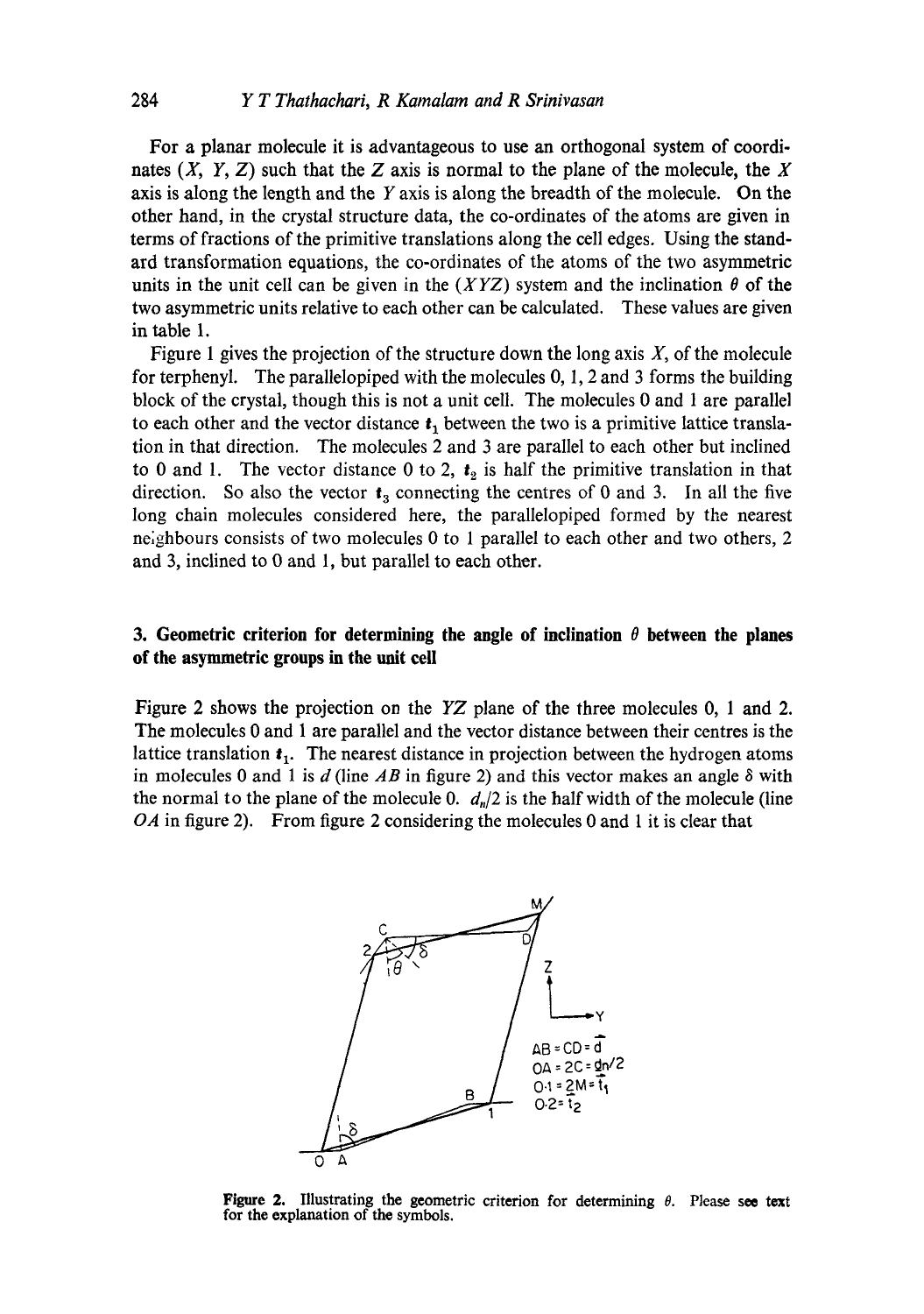$$
t_{1y} = d_n + d \sin \delta,
$$
  

$$
t_{1z} = d \cos \delta.
$$
 (1)

Molecule 2 is obtained from molecule 0 by a translation  $t<sub>2</sub>$  and a rotation of its plane through an angle  $\theta$  about the X axis. Molecule M is similarly obtained from molecule 2 by the lattice translation  $t_1$  and so its plane is also inclined by the same angle  $\theta$ relative to the plane of 1. W $\epsilon$  now impose the condition that the shortest distance between the hydrogen atoms in the parallel molecules 2 and  $M$  is also  $d$ , the same as for molecules 0 and 1 and it makes the same angle  $\delta$  with the normal to the plane though on the other side of the plane. Considering the vector  $t_1$  between the molecules 2 and  $M$  in figure 2 we see that

$$
t_{1r} = d_n \cos \theta + d \sin (\theta + \delta),
$$
  
=  $(d_n + d \sin \delta) \cos \theta + d \cos \delta \sin \theta.$  (2)

simplifying we get

$$
(1 - \cos \theta)/\sin \theta = \tan (\theta/2) = t_{1y}/t_{1z}.
$$
 (3)

The imposition of the condition that molecules 2 and  $M$  are arranged in a geometrically similar fashion to 0 and 1, gives the angle of inclination between the asymmetric units in terms of the  $Y$  and  $Z$  components of the lattice translation vector of the nearest neighbours of parallel orientation. In table 2 we have collected the  $X$ ,  $Y$  and  $Z$ components of the vector  $t_1$ , and the angle of inclination  $\theta$  between the planar units obtained from Wyckoff's crystal structure data. The last column gives the angle  $\theta$ calculated from equation (3). The agreement between the calculated and measured values is exceptionally good indicating that the condition of geometrical similarity in arrangement of the pairs of molecules of parallel orientation is strictly valid at least for long chain planar molecules. Thus at least one parameter of the crystal structure is precisely determined by this condition. This is an important result.

## **4. Sequential packing of molecules and computer simulation of the crystal structure**

The above geometric relation suggests that one can adopt a simple sequential packing of the molecules to arrive at a computer simulation of the crystal structure. This is

|                     |          | Vector $t_1$ from Wyckoff's data in $\dot{A}$ |          | θ                        | from                         |
|---------------------|----------|-----------------------------------------------|----------|--------------------------|------------------------------|
| Molecule            | $t_{1x}$ | $t_{1y}$                                      | $t_{1z}$ | from expt.<br>in degrees | equation $(3)$<br>in degrees |
| Tetracene           | 1.61     | 5.21                                          | 2.58     | 50.9                     | $52 - 7$                     |
| Pentacene           | $-1.70$  | 5.18                                          | 2.65     | 52.8                     | $54 - 4$                     |
| Biphenyl            | $-0.03$  | 4.66                                          | 3.16     | 68.0                     | $68 - 2$                     |
| Terphenyl           | 0.00     | 4.65                                          | 3.12     | $67 - 7$                 | $67 - 2$                     |
| <b>Ouaterphenyl</b> | $0 - 00$ | 4.70                                          | 2.95     | 64.0                     | 63.2                         |

**Table** 2. Testing the validity of equation (3) from structural data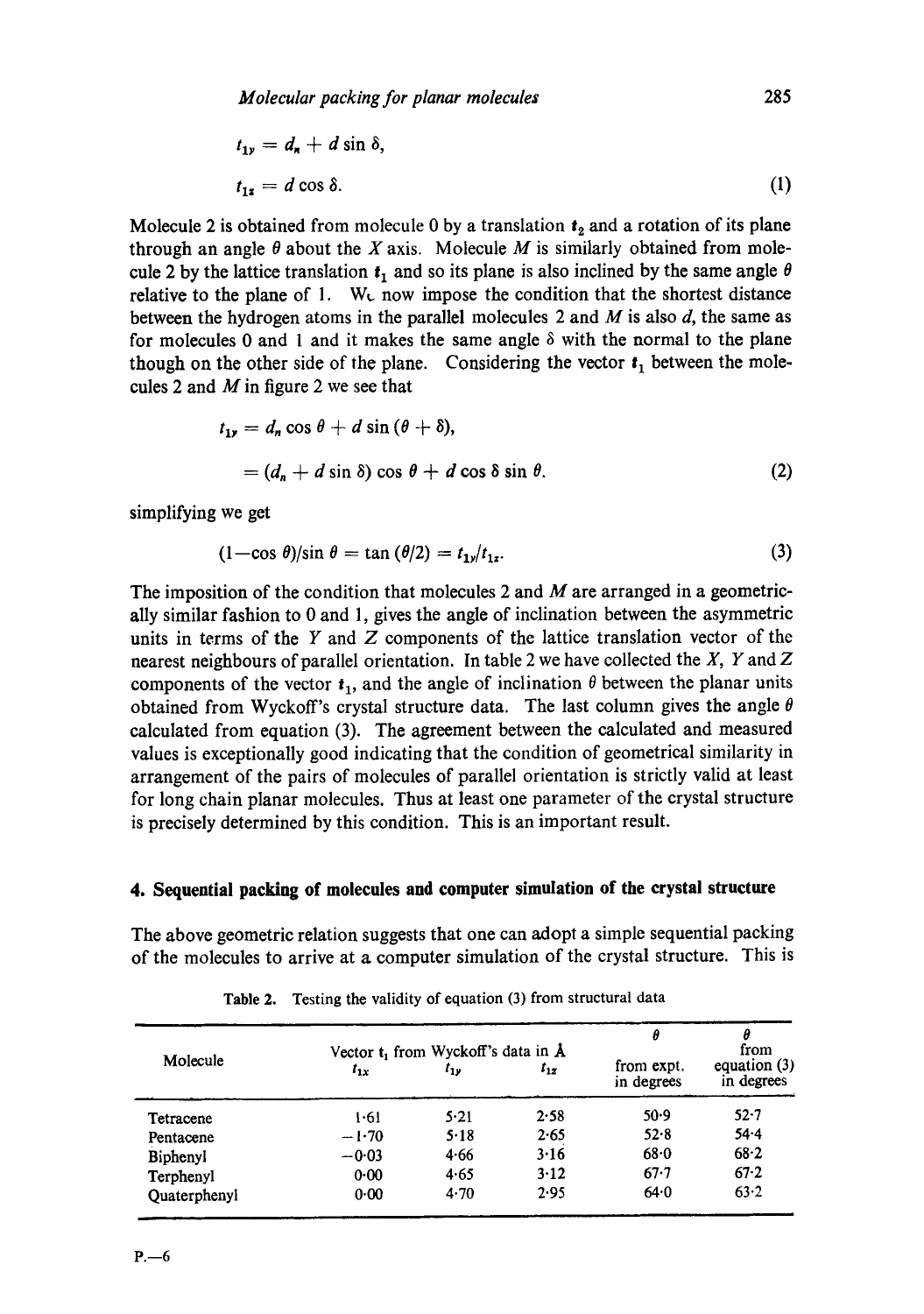described below. The origin is taken as the centre of the reference molecule 0. The location of the centre of molecule  $i(i=1, 2 \text{ or } 3)$  is then specified by the three coordinates  $R_i$ ,  $a_i$  and  $\beta_i$ .  $R_i$  is the length of the vector  $t_i$ .  $a_i$  is the complement of the angle between the vector  $t_i$  and the Z axis of the reference molecule.  $\beta_i$  is the angle which the projection of  $t_i$  on the *XY* plane makes with the *X* axis. The cartesian co-ordinates of the centre of molecule i are calculated from  $R_i$ ,  $a_i$  and  $\beta_i$ . The separation  $S_{kl}$  between two atoms k and l is defined by

$$
S_{kl} = R_{kl} - (r_k + r_l). \tag{4}
$$

 $R_{kl}$  is the distance between the centres of the two atoms and  $r_k$  and  $r_l$  are the van der Waal radii of the two atoms. The van der Waal's radius for C is taken as 1.7  $\AA$ and for hydrogen 1.19 Å. The shorter radius of 1.7 Å for carbon is used in order not to miss the strains in various packings. If the modulus of separation  $S_{ki}$  is less than  $0.01$  Å, the atoms are taken to be in contact. In packing the four molecules, we impose a constraint that no two atoms intersect i.e.  $S_{kl}$  is not less than  $-0.01$  Å for any pair of atoms. This implies a simple hard sphere model.

Having placed the reference molecule 0 at the origin, we next arrange the molecule 1 so that several atoms in this molecule are in contact with several atoms in molecule 0. For this the centre of molecule 1 is located at a sufficiently large distance  $R_1$  from the centre of molecule 0 along a given direction  $(\alpha_1, \beta_1)$ . The minimum separation,  $S_{\text{min}}$ , between the atoms in molecule 1 and those in molecule 0 is calculated. Also the angle  $\omega$  made by the line joining the centres of the two atoms at minimum separation with the line of centres of the two molecules is found. Now the distance between the centres of the two molecules is reduced from  $R_1$  to  $R_1-S_{\text{min}}$  cos  $\omega$  keeping  $\alpha_1, \beta_1$ fixed. Again the minimum separation between the atoms are calculated. Repeating this procedure once or twice brings the molecules 0 and 1 in contact. The angles  $(a_1, \beta_1)$  can be still freely varied.

Having arranged molecule 1 relative to molecule 0, the angle of inclination  $\theta$  of the plane of molecule 2 relative to the plane of molecule 0 is calculated from equation (3). The angle  $\theta$  can be expressed in terms of  $\alpha_1$  and  $\beta_1$  and is given by

$$
\tan (\theta/2) = \tan a_1/\tan \beta_1. \tag{5}
$$

The molecule 2 with this orientation is then placed along a direction  $a_2$ ,  $\beta_2$  from 0 and at a large distance. Following the procedure adopted for molecule 1, the centre of molecule 2 is shifted along this direction till it touches molecule 0. However the molecule 2 will not touch molecule 1. Now the angle  $a_2$  is varied together with  $R_2$  keeping  $\beta_2$  constant till molecule 2 touches both molecule 0 and 1. It is obvious that only  $\beta_2$ is a freely variable parameter for molecule 2. Having arranged molecules 0, 1 and 2, we have to arrange molecule 3 which is parallel to 2, to achieve the maximum number of contacts with molecules 0, 1 and 2. To make the molecule 3 touch all the three molecules will be a time consuming process. We notice that the  $X$  co-ordinate of molecule 3 will be approximately equal to the length of the molecule. The molecule 3 will only touch molecules 0, 1 or 2 at the extremities. The number of contacts between molecule 3 and other molecules will be minimal. So it was thought sufficient to adjust molecule 3 so that it touches one of the three molecules and does not intersect the other two.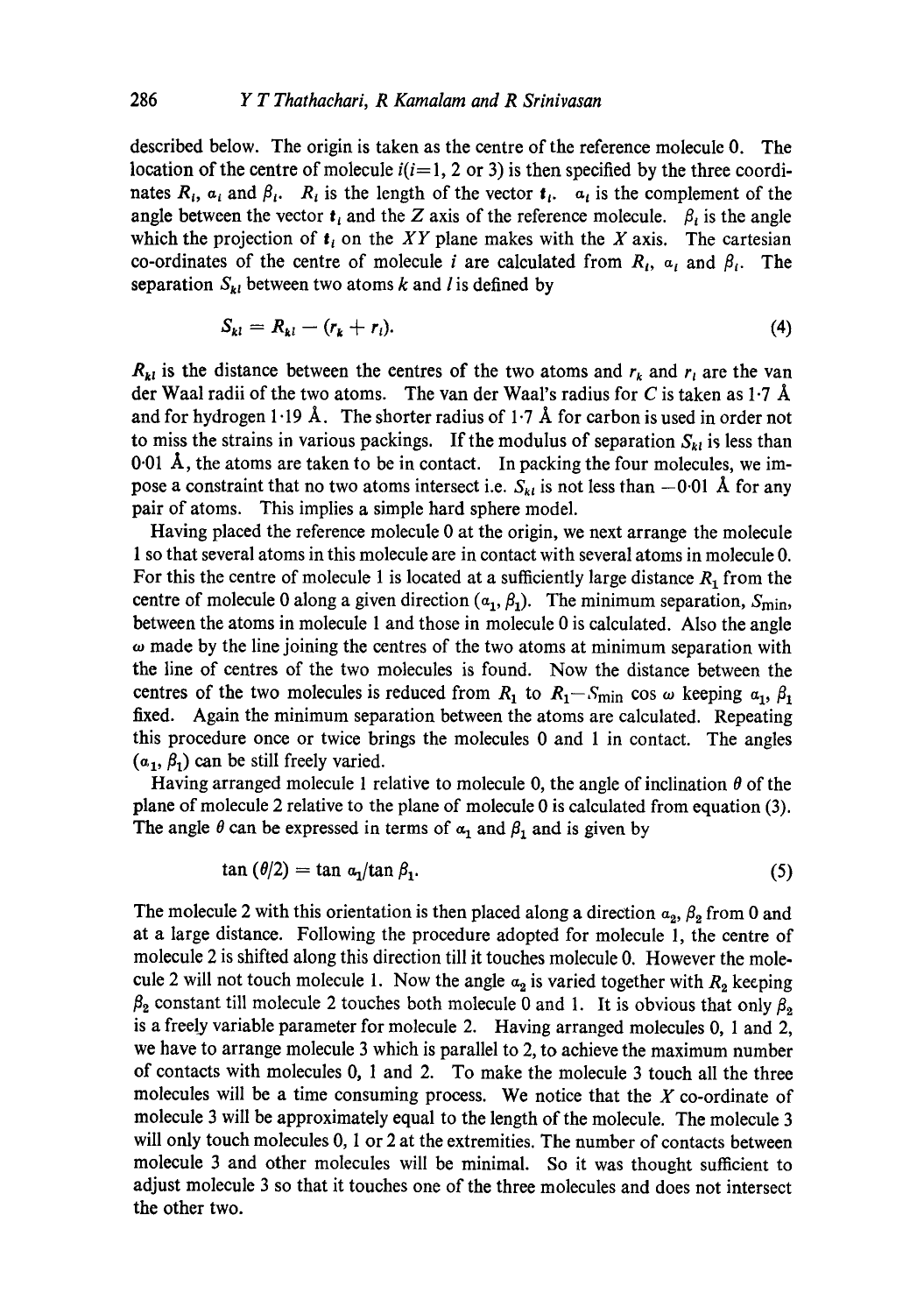Thus for a given value of  $a_1$ ,  $\beta_1$ ,  $\beta_2$  and  $\beta_3$  we arrive at a possible configuration of the building block. The energy of this building block may be calculated using a form of the nonbonded interatomic potential. If the energy is calculated for several such configurations, the configuration having the minimum energy can then be picked out. This gives the vectors  $t_1$ ,  $t_2$  and  $t_3$  from which unit cell parameters and the unit cell volume may be calculated.

One may question such a sequential arrangement on the ground that once molecule t is adjusted and the molecule 2 is brought into contact with 0, then molecule 1 may change its position. It is not suggested here that the crystal structure develops physically according to the sequential packing. In any crystal packing calculation, the energy is calculated for various spatial arrangements of the molecules 0, 1, 2 and 3. All that is suggested here is that different spatial arrangements can be obtained using this sequential packing. The final arrangement with minimum energy gives the actual structure.

The advantage of the above method is that the final energy depends only on a few parameters ( $\alpha_1$ ,  $\beta_1$ ,  $\beta_2$  and  $\beta_3$ ) and the search for a minimum energy can be carried out using the technique of Box (1965) for obtaining the minimum of a function of several variables under nonlinear inequality constraints. The schematic of the search procedure is given in figure 3. Such a simple sequential packing will also lend itself to slight modifications for the calculation of packing in amorphous structures.

To illustrate the method we assume the simple 6-12 Lennard-Jones potential for the nonbonded interactions. The interaction energy between a pair of nonbonded atoms at a distance  $r$  is given by

$$
\epsilon(r) = -A/r^6 + B/r^{12}.\tag{6}
$$



Figure 3. Overview of the search algorithm.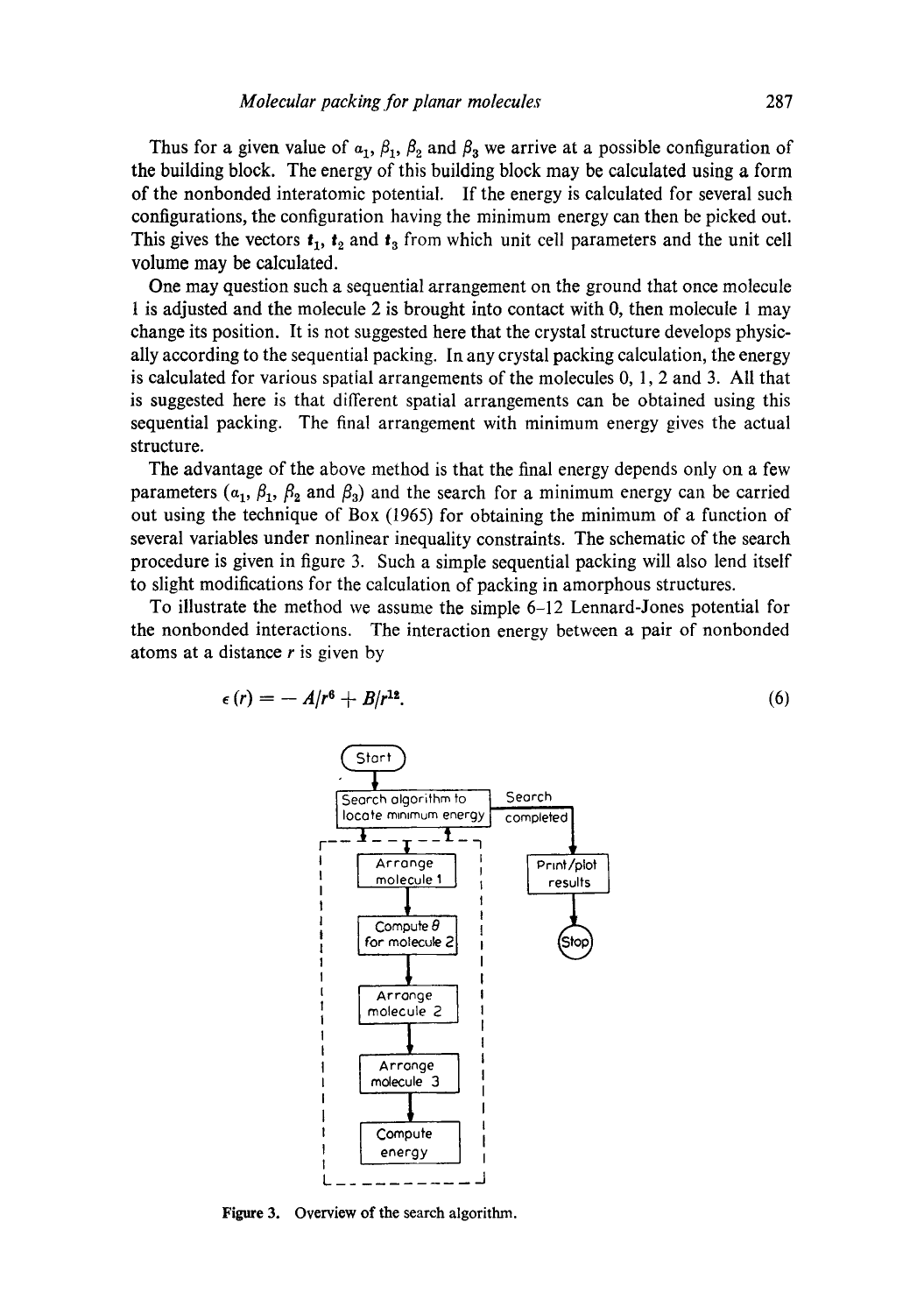Since our aim was only to show that this sequential packing led to reasonably fair agreement with actual structure data we did not use more refined potentials such as the ones used by Williams (1969, 1972). The parameters A and B are taken from the work of Subba Reddy (1975). The values for C-C, C-H and H-H nonbonded interactions are given in table 3.

In carrying out the computer simulation with this sequential packing we may restrict the range of values for the angles  $a_1, \beta_1, \beta_2$  and  $\beta_3$  using some geometrical considerations which will be illustrated taking the example of pentacene. In figure 4 we plot the molecule 1 relative to molecule 0 in the *XY* plane. The molecule is made up of a number of benz~ne rings strung together. We see that the maximum number of contacts (and hence a very low energy) will be obtained if the centre of molecule 1 is shifted along  $X$  by half the distance between the opposite edges of the benzene ring. For this arrangement the angle between the line of centres and the Y axis,  $\zeta$ , will be given by tan  $\zeta = 1.2/5 = 0.24$  where 1.2 Å is the half width of the benzene ring and 5 Å is the width of the pentacene molecule. So  $\zeta = 12.5^\circ$ . Thus the value of  $\beta_1$ is allowed to range between 75 to 120°, which is a wider range than what is indicated by above geometric consideration. In order to fix the range of  $a_1$ , we note that  $R_1$  sin  $a_1$  measures the height of the centre of molecule 1 over the centre of molecule 0.

**Table** 3. The interaction parameters in the 6-12 Lennard-Jones potential for nonbonded interactions

| Type of     | Energy constants           |                       |  |  |
|-------------|----------------------------|-----------------------|--|--|
| interaction | in $eV \times A^{\bullet}$ | in $eV \times A^{12}$ |  |  |
| $C-C$       | 370                        | $28.6 \times 10^{4}$  |  |  |
| $C-H$       | 128                        | $3.8\times10^4$       |  |  |
| $H-H$       | 46.7                       | $0.45 \times 10^{4}$  |  |  |



Figure 4. To illustrate how the approximate value of the angle  $\beta_1$  is fixed in the case of pentacene.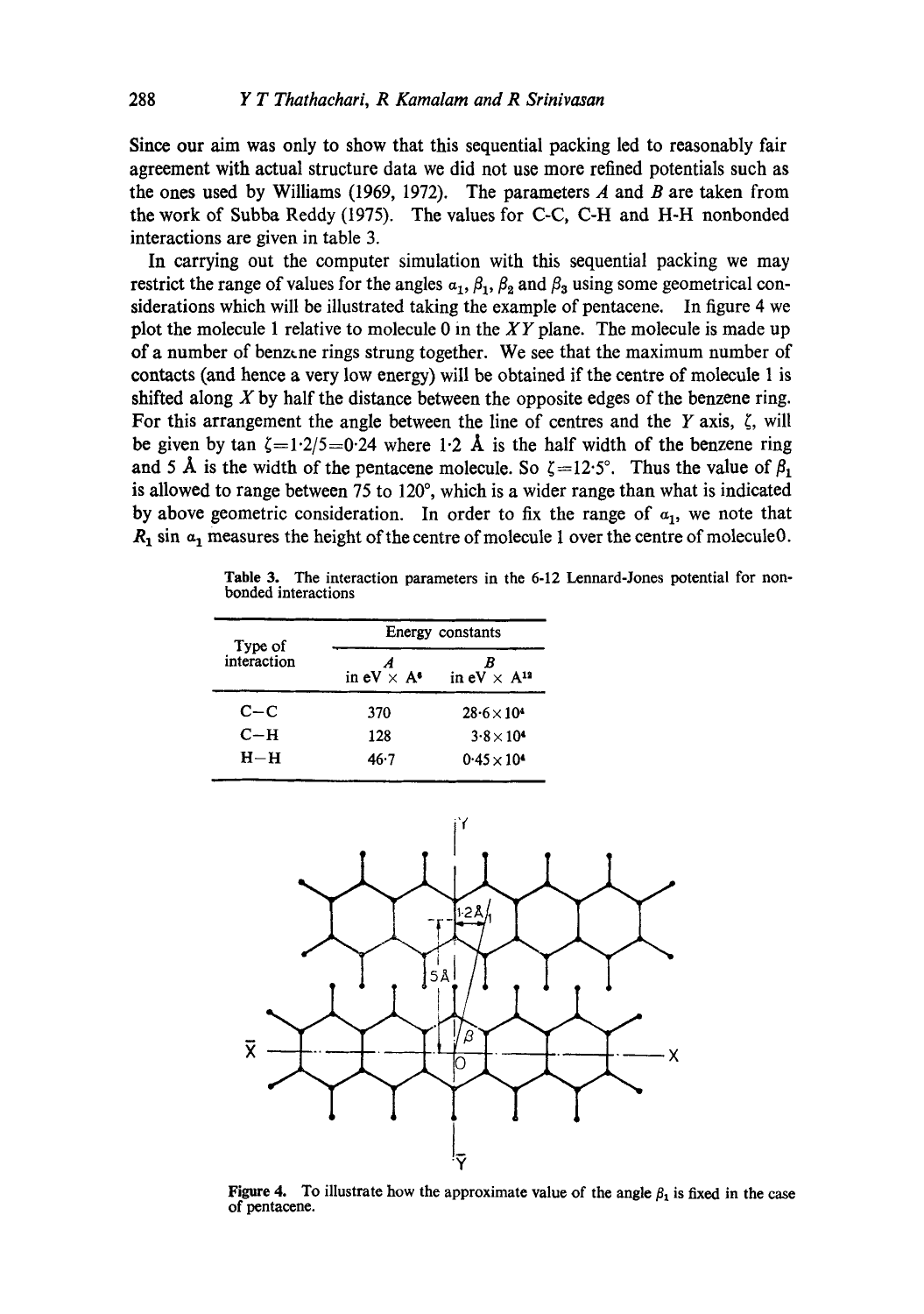When the two molecules are arranged such that they have maximum contacts, as shown in figure 4, the maximum height between the two molecules will roughly be twice the radius of the carbon atom i.e.  $3.4 \text{ Å}$ . The distance between the centres for the orientation shown in figure 4 is given by

$$
R_1 = (1 \cdot 2^2 + 5^2 + 3 \cdot 4^2)^{1/2} = 6 \cdot 16 \text{ Å}.
$$

So 
$$
\sin a_1 = 3.4/6.16
$$
 or  $a_1 = 33.5^\circ$ .

The value of  $a_1$  was therefore varied in the range 15 to 40°. To fix the favourable orientation of molecule 2 relative to 0 and 1,  $\beta_2$  was varied over the range 0 to 120<sup>o</sup>. As mentioned already  $a_2$  was fixed by the requirement that molecule 2 should touch molecules 1 and 0.

The value of  $\alpha_3$  was chosen so that molecule 3 did not slide over molecule 0, 1 or 2 but made contact with one of these molecules at the end. This limited  $\alpha_a$  to the range 0 to 15 degrees. The value of  $\beta_3$  was varied within  $\pm 20^\circ$  about the X axis.

For all the molecules studied the same constraints on the ranges of  $\alpha_1, \beta_1, \beta_2, \alpha_3$  and  $\beta_3$  were used. The volume of the parallelopiped formed by the 4 molecules was calculated using the relation

$$
V = t_1 \left( t_2 \times t_3 \right). \tag{7}
$$

To calculate the energy of the 4 interacting molecules, all distances between an atom in molecule *i* and another in molecule *j* less than 4 Å were listed out. If  $R(\mu_i, \nu_j)$  is the distance between atom in molecule  $i$  and atom in molecule  $j$ , satisfying the above conditions, then the interaction energy between this pair of atoms is given by

$$
\epsilon (\mu_i \nu_j) = - (A_{\mu\nu} / [R (\mu_i \nu_j)]^6) + (B_{\mu\nu} / [R (\mu_i \nu_j)]^{12}), \qquad (8)
$$

and this was included in the computation of the energy of the 4 molecules.

Once the vector  $t_1$ ,  $t_2$  and  $t_3$  are obtained the calculation of the crystallographic unit cell dimensions is straightforward. In the case of triclinic and monoclinic crystals, the choice of primitive translations is not unique. So to obtain the primitive translations conforming to Wyckoff's choice, we look at the projection of the crystal structure in the *YZ* plane as in figure 1 and identify the molecules 0, 1, 2 and 3 with the label  $A$  or  $B$  and the corresponding cell indices given in Wyckoff. In Wyckoff's notation the vector distance between molecule B and that of A in the same cell is  $\frac{1}{2}$  (a+b) for all the structures listed, where a, b, c are the primitive translations of Wyckoff's choice. In figure 1 for example the molecules 0, 1, 2 and 3 are given in Wyckoff's notation as  $A(000)$ ,  $A(010)$ ,  $B(000)$  and  $B(101)$ . So we may now express  $t_1$ ,  $t_2$  and  $t_3$  in terms of the primitive translations a, b and c in Wyckoff's notation. Thus the lattice parameters a, b, c, a,  $\beta$  and  $\gamma$  can be calculated once the three translations  $t_1$ ,  $t_2$  and  $t_3$  are obtained by minimising the energy.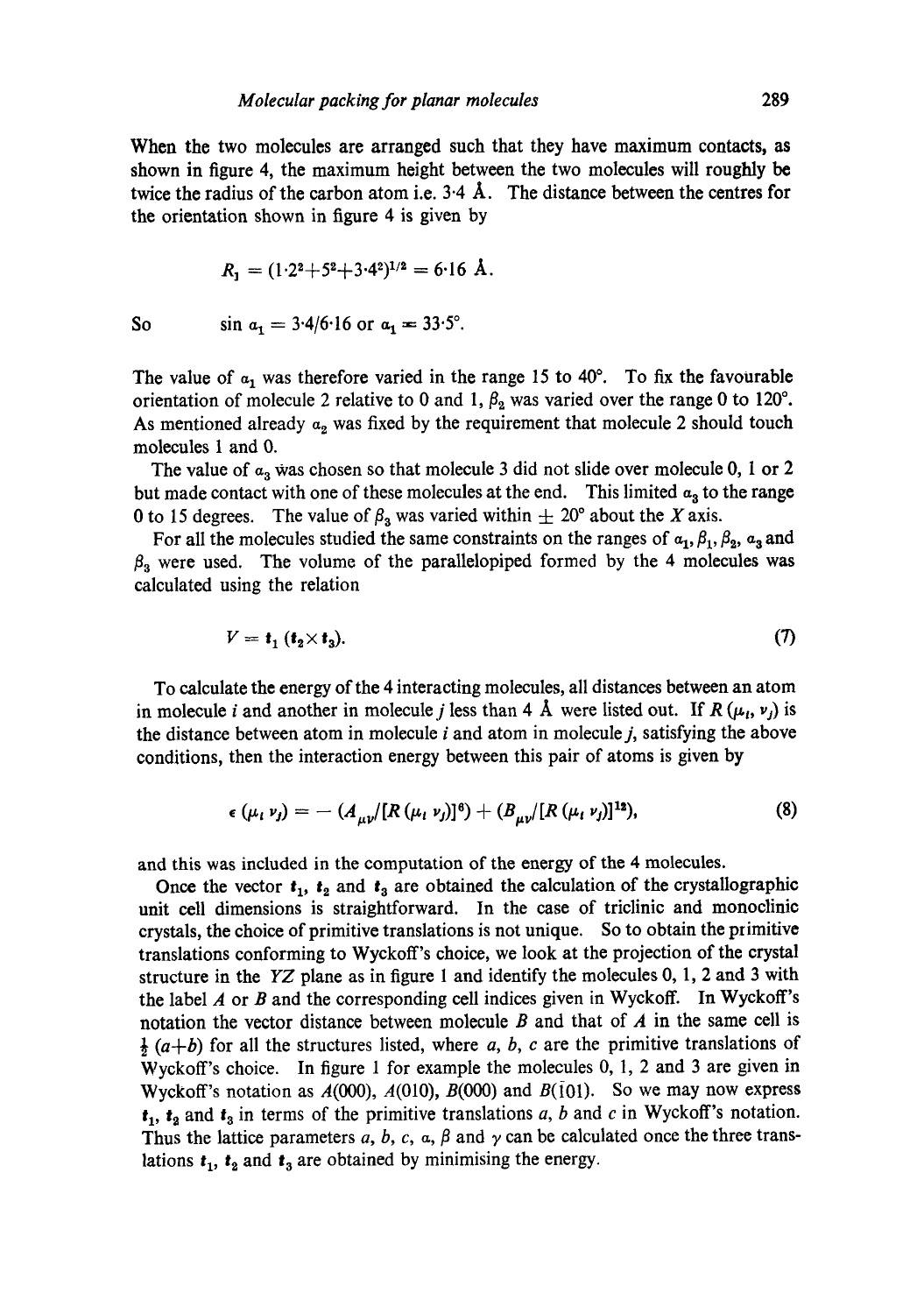#### **5. Results**

Table 4 gives the results of this computer simulation for the five long chain aromatic molecules. In the table the symbols for the molecules 0, 1, 2 and 3 in terms of Wyckoff's notation are given. Since we choose the molecule 0 arbitrarily it can either be molecule A or molecule B in Wyckoff's notation. But once we identify the molecule 0, the types of the other molecules are automatically fixed. The table gives the components of the vectors  $t_1$ ,  $t_2$  and  $t_3$  in the orthogonal system. The volume of the parallelopiped formed by the molecules 0, 1, 2 and 3 is given in the table. For comparison the volume calculated from Wyckoff's data is also given. The lattice parameters a, b, c, a,  $\beta$  and  $\gamma$  deduced from  $t_1$ ,  $t_2$  and  $t_3$  are also given. These lattice parameters may be compared with those from crystallographic data given in table 1. We see that

(i) The lattice constants  $b$  and  $c$  are in good agreement with the measured value, the maximum deviation in c amounting to about 0.5 Å in 9.5 Å in biphenyl. The agreement in  $c$  improves as the length of the molecule increases.

(ii) The lattice parameter  $a$  computed with the simple Lennard-Jones potential comes out significantly smaller than the measured values in all crystals, the error being roughly between  $0.4 \text{ Å}$  to  $0.74 \text{ Å}$  in a lattice constant of about 8  $\text{Å}$ .

(iii) The angles  $\alpha$ ,  $\beta$  and  $\gamma$  are found to be reproduced within about 2.5° in most of the cases. Only in biphenyl the angle  $\beta$  is off by 5°. Biphenyl is the shortest of the molecules considered. The value of  $\gamma$  is reproduced much better than the values of  $\alpha$ and  $\beta$ .

(iv) The computed volume is smaller than the measured volume, the deviation is not more than  $8\%$  of the actual volume. The error in volume mainly arises due to the disagreement in the lattice constant a.

(v) The angle of inclination  $\theta$  determined from the simulation is always lower than the measured angle. Since this angle is determined by  $t_{1y}$  and  $t_{1z}$ , the errors in these components are responsible for the error in  $\theta$ .

Considering the fact that we have used a very crude potential we may conclude from the above results that:

(i) The simple sequential packing procedure with minimum energy criterion that has been discussed in this paper is indeed able to reproduce the crystal structures reasonably well. The use of more elaborate potentials like those of Williams (1969, 1972) with the sequential packing can be expected to lead to better agreement with experiment.

(ii) The lattice constants b, c and the angles  $\alpha$ ,  $\beta$  and  $\gamma$  do not seem to be highly sensitive to the nature of the potential used. They are more or less determined by the dimensions of the molecule. On the other hand we may expect the lattice parameter a to improve significantly with the use of more accurate potentials.

(iii) The angle  $\theta$ , as well mentioned in § 3 is completely determined by the Y and Z co-ordinates of molecule 1 relative to the centre of molecule, 0. As far as these co-ordinates are also determined by the interatomic potential,  $\theta$  depends on the interatomic potential. So a better choice of the interatomic potential will yield a better value of  $\theta$ .

The sequential packing procedure described here involves only five variables in it and it is gratifying that such a simple procedure appears to work well even with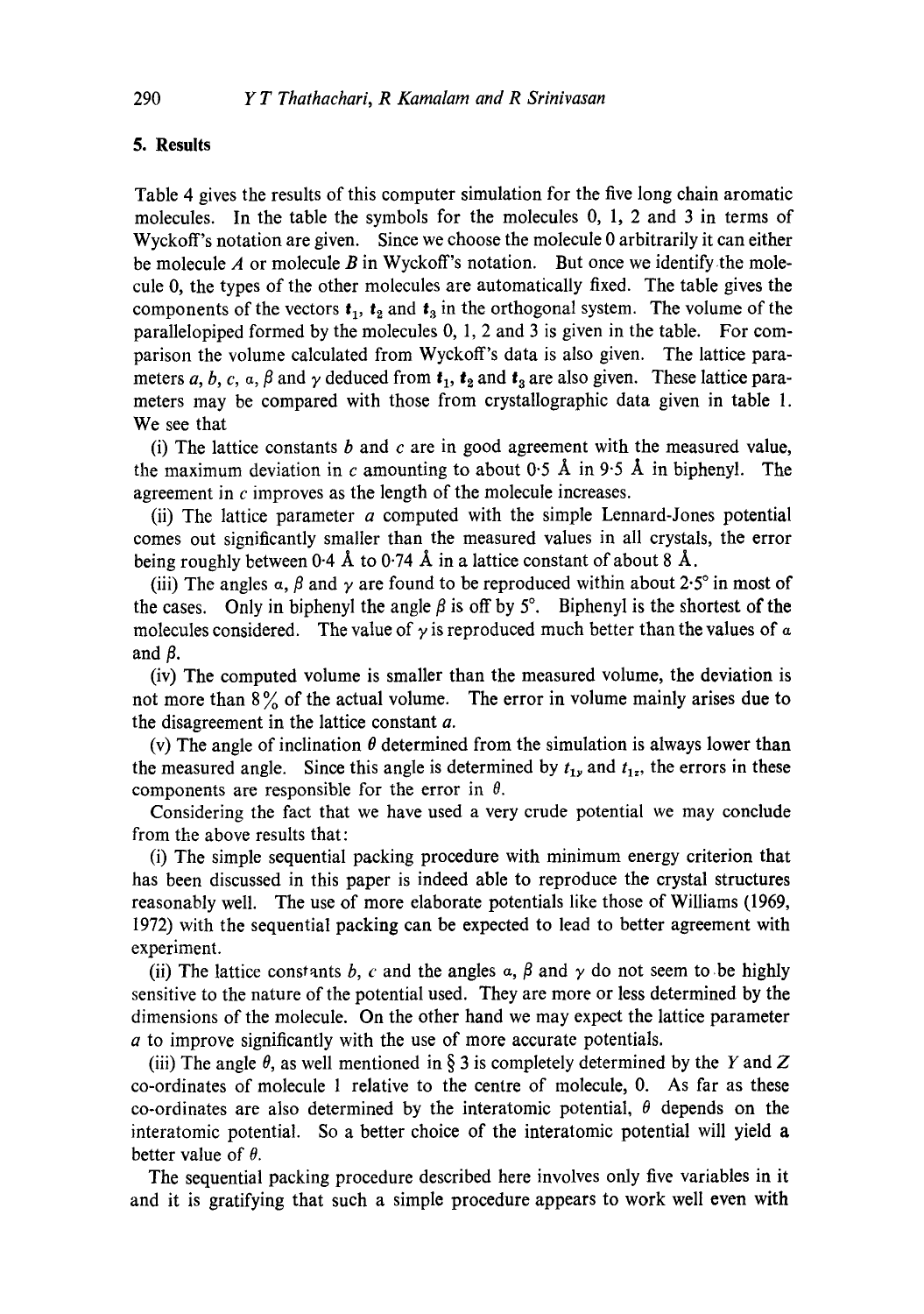|              | Number             |                                                                                      |                                          |                                        | Translations $t_1, t_2$ and $t_3$       | Angle of                           | the parallelo-<br>Volume of | Volume from                                 | Lattice parameters from computer |                 | simulation |                 |                                    |   |
|--------------|--------------------|--------------------------------------------------------------------------------------|------------------------------------------|----------------------------------------|-----------------------------------------|------------------------------------|-----------------------------|---------------------------------------------|----------------------------------|-----------------|------------|-----------------|------------------------------------|---|
| Compound     | molecule<br>of the | Wyckoff's<br>symbol                                                                  | ×                                        | ≻                                      | N                                       | inclination $\theta$<br>in degrees | piped<br>$0123$ in $\AA^3$  | crystal structure<br>data in A <sup>3</sup> | $\sim$                           | ہے ت<br>∽∝      |            | ð               | in degrees<br>$\boldsymbol{\beta}$ | ≻ |
| Tetracene    |                    | $A(0, 0, 0, 0)$<br>$A(0, T, 0)$<br>$B(0, T, T)$<br>$B(T, T, T)$                      | $\frac{43}{4}$<br>$-0.33$<br>$-11.57$    | 1.46<br><b>S</b> .60<br>4.38           | $2.11$<br>$4.40$<br>$-0.28$<br>0        | 40.2                               | 266.7                       | 291.4                                       | 7.50 6.15 13.48                  |                 |            | 99.4 113.7 85.2 |                                    |   |
| Pentacene    |                    | B(0, 0, 0)<br>B(0, I, 0, 0)<br>A(1, 0, 0)<br>A(1, 0, 1)                              | $-1.52$<br>0.08<br>-15.75<br>$\bullet$   | 5.65<br>1.02<br>$\bullet$              | $2:13$<br>$4:37$<br>$1:95$              | 41.3                               | 339.5                       | 345.6                                       | 7.36 6.23 16.02                  |                 |            |                 | 99.5 110.5 84.8                    |   |
| Biphenyl     |                    | <b>B</b> (0, 0, 0)<br><b>B</b> (0, 1, 0)<br><b>A</b> (0, 1, 1)<br><b>A</b> (1, 1, 1) | $-0.12$<br>$-0.57$<br>10.10<br>$\bullet$ | $4:10$<br>2:30<br>5.00                 | $2:33$<br>$2:50$<br>$1:20$<br>$\bullet$ | $50-0$                             | 201.8                       | 216.8                                       | 7.38 5.52 10.05                  |                 |            |                 | 89.4 100.2 90.9                    |   |
| Terphenyl    |                    | $A(0, 0, 0)$<br>$A(0, 1, 0)$<br>$B(0, 0, 0)$<br>$B(T, 0, 1)$                         | $-0.83$<br>-0.04<br>-14.38               | 4.3<br>4.96                            | $-2.35$<br>$-2.33$<br>Ò                 | 50.7                               | 283.8                       | 307.3                                       | 7.43 5.49 13.92                  |                 |            | 90.5            | 89.4 89.9                          |   |
| Quaterphenyl | c<br>$\sim$        | $B(0, 1, 0)$<br>A(1, 1, 0)<br>A(0, 1, 1)<br>$\widehat{\circ}$<br>B(0, 0,             | $-0.80$<br>18.72<br>0<br>$\bullet$       | $4.98$<br>$4.9$<br>$\overline{a}$<br>ò | 2.33<br>$\ddot{2}$<br>$-2.11$<br>0      | 50 <sub>2</sub>                    | 368.6                       | 393.3                                       |                                  | 7.40 5.50 18.15 |            | 91.8            | 94.0 89.9                          |   |

Table 4. Computed crystal structure data for five long chain planar molecules Table 4. Computed crystal structure data for five long chain planar molecules Molecular packing for planar molecules

291